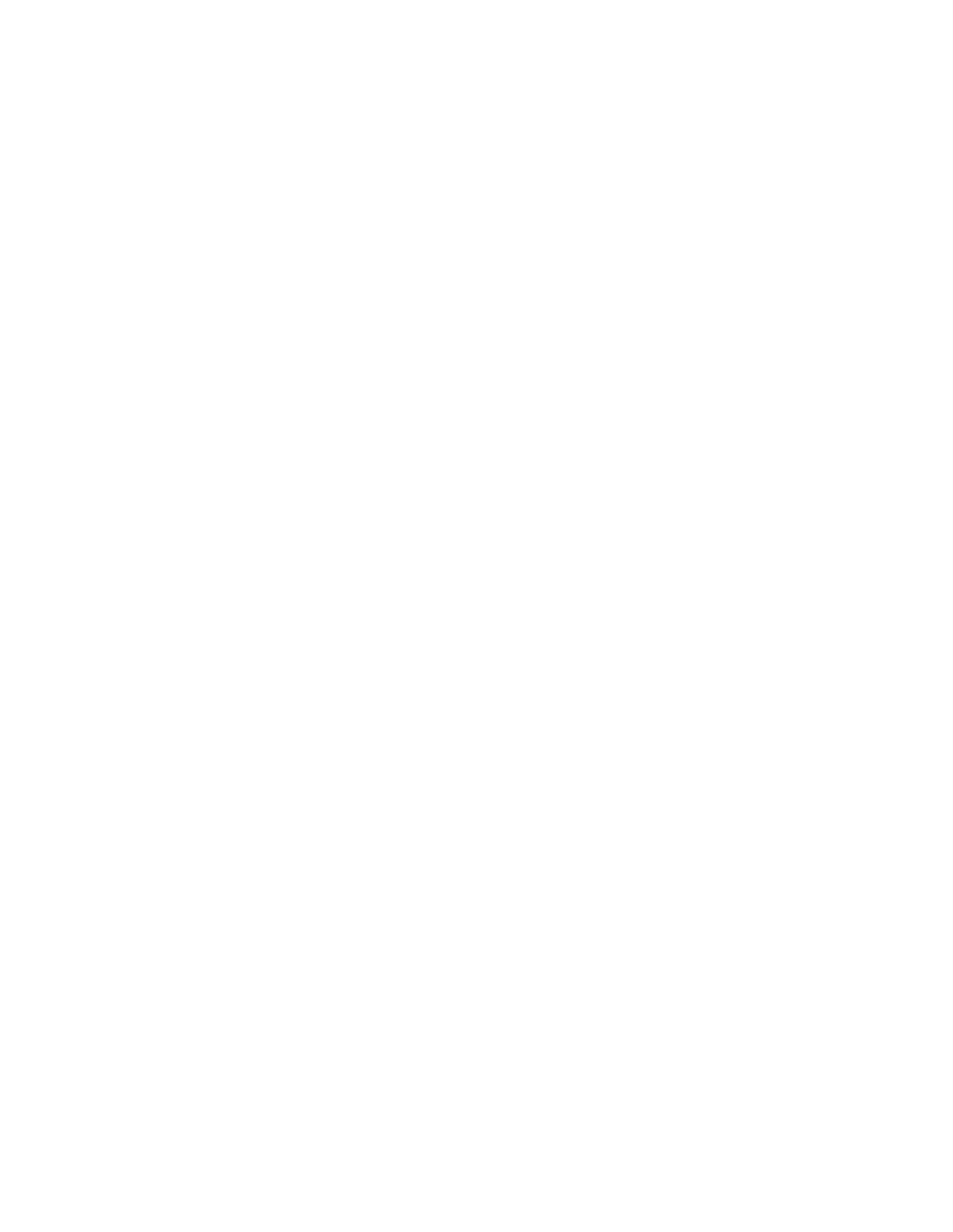### **HILL, Chief Justice.**

[¶1] Appellant, Jason Kelly Pacheco (Pacheco), contends that there was not sufficient evidence to sustain his conviction for the crime of possession of marijuana with intent to deliver. We will affirm.

#### **ISSUE**

[¶2] Pacheco raises this issue:

The evidence was not sufficient below to convict [Pacheco] of possession of a controlled substance, marijuana, with the intent to deliver, as charged in the information, because the State failed to prove beyond a reasonable doubt essential elements of that crime.

In response, the State contends the evidence was sufficient.

## **FACTS**

[¶3] The standard of review mandates that we acknowledge only those facts that are most favorable to the State's position. The circumstances that gave rise to this criminal prosecution were set in motion on May 19, 2002, when a confidential informant (CI) reported to a Division of Criminal Investigation (DCI) Agent, Kebin Haller, that Mike McMacken was distributing drugs in Rawlins. Agent Haller arranged for the CI to make a controlled buy of marijuana from McMacken. The first such purchase was made on June 7, 2002. A second such controlled buy was arranged for July 24, 2002, because McMacken was not so much the target of this investigation as was Pacheco. On this occasion, McMacken informed the CI that he would sell him an ounce of marijuana for between \$100.00 and \$150.00, and that it would take him only a minute or so to obtain the marijuana, because he only had to drive a couple of blocks to get it. Agent Haller gave the CI \$140.00 in currency. The serial numbers on that currency were recorded by Agent Haller. Although no purchase was made on that occasion, because the unidentified drug supplier was "not at home," DCI agents observed McMacken drive to Pacheco's house and then return to his own home. Later that same day, Agent Haller observed that Pacheco's car was at his home, so he contacted the CI to again attempt to make the purchase. On this occasion, the CI was given only one \$100 bill in recorded buy money. As Agent Haller listened in on the conversation between the CI and McMacken, he could hear that the CI had given McMacken the \$100 bill. McMacken then drove to Pacheco's house and remained there for approximately 20 minutes (the police did not see Pacheco or any part of the transaction that went on inside his house, nor did McMacken ever say Pacheco's name). McMacken delivered a substance to the CI that proved to be marijuana.

[¶4] It was then arranged that the CI would make yet another purchase of marijuana from McMacken. That buy was set up for July 29, 2002. The CI was again given \$100.00 in buy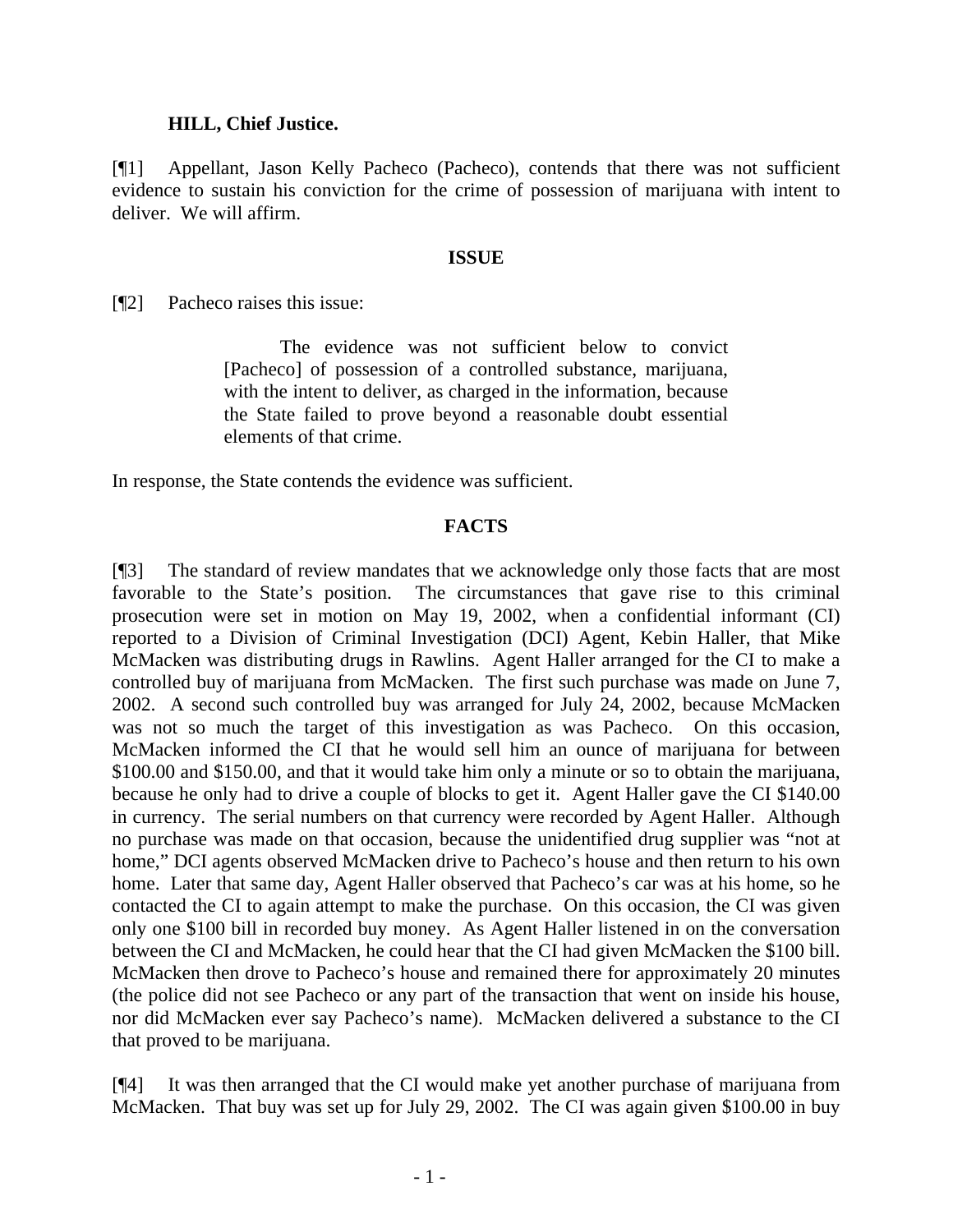money, but this time McMacken was already at Pacheco's house, and when McMacken returned from Pacheco's house to his own house, the purchase was completed. Thus, that \$100 bill was not given to Pacheco or anyone else at the Pacheco house. McMacken never identified his source as Pacheco. That \$100 bill was later recovered from McMacken's wallet when he was searched. The substance again proved to be marijuana. It was established that Pacheco was not at home during this transaction because he was at a training session for his job at the Wyoming State Penitentiary.

[¶5] On July 29, 2002, Agent Haller obtained a search warrant to search Pacheco's house, and it was executed on that same day at 6:20 p.m. Pacheco, his wife Krishannah and their children, as well as a family friend, were present at the house when the agents arrived. Pacheco was removed from the residence, arrested, handcuffed, given Miranda warnings, and then interviewed. Pacheco admitted that he had been selling marijuana in the recent past in order to supplement his income as a prison guard. He also admitted that there was marijuana in the house for sale and some methamphetamine for personal consumption. When asked, Pacheco stated that he could not remember if he sold marijuana to McMacken on June 24, 2002. The search uncovered the \$100 bill that Agent Haller gave to the CI on July 24, 2002. Agent Haller intended that the \$100 dollar bill that could be associated with the July 24, 2002 transaction be kept as evidence. However, a total of \$455 was found in the residence, and because Krishannah had two small children to care for, Haller returned the other \$355 to her and, in the process, inadvertently gave her the \$100 bill used in the July 24, 2002 transaction. The search also uncovered a box of plastic baggies, two weighing scales, a marijuana sifter, and suspected marijuana and suspected methamphetamine -- items typically associated with the distribution of drugs.

# **STANDARD OF REVIEW**

[¶6] In addressing a claim of insufficiency of the evidence, we must determine whether any rational trier of fact could have found the essential elements of the crime beyond a reasonable doubt. When considering a claim of the sufficiency of the evidence, we review that evidence with the assumption that the evidence of the prevailing party is true, disregard the evidence favoring the unsuccessful party, and give the prevailing party the benefit of every favorable inference that we may reasonably draw from the evidence. We will not reweigh the evidence nor will we re-examine the credibility of the witnesses. *Mascarenas v. State*, 2003 WY 124, ¶ 4, 76 P.3d 1258, ¶ 4 (Wyo. 2003).

### **DISCUSSION**

[¶7] Our discussion will be quite brief. Without question, the evidence against Pacheco had some weaknesses, and mistakes were made in the investigation of the crime. However, the jury was fully and accurately instructed on the law that was to be applied to the facts presented by both the State and Pacheco, and it resolved the conflicts in the evidence in favor of the State. Indeed, the attentiveness of the jury to the instructions is evidenced by several questions they submitted to the district court during the course of their deliberations. It is evident from the record that the jury was meticulous and thorough in performing its fact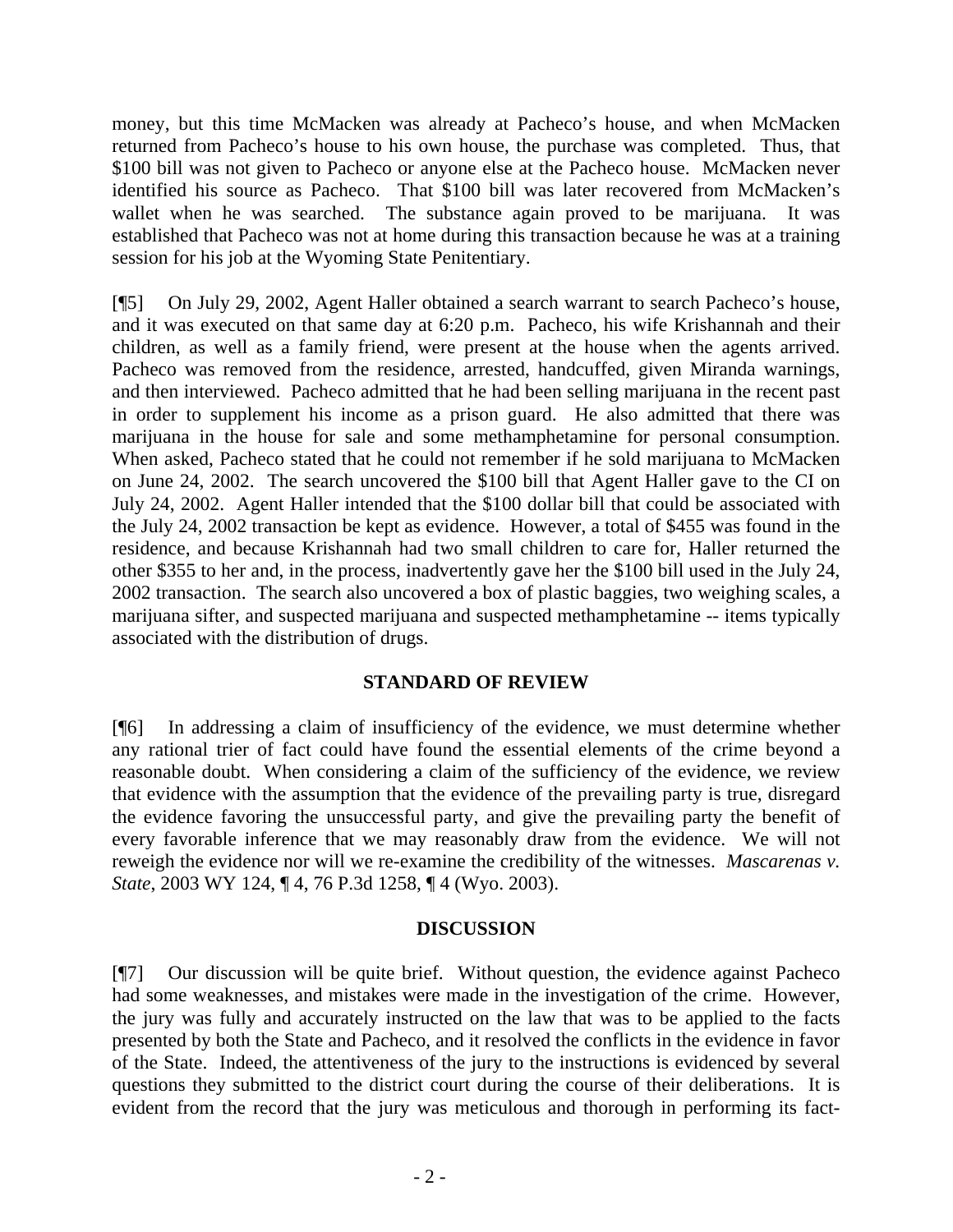finding function. Pacheco's brief was comprehensive in directing our attention to the weaknesses of the State's case, including the fact that the critical \$100 bill had been lost by Agent Haller, that Pacheco could not be placed at his home on July 24, 2002, and that it was certain that he was not there on July 29, 2002. The instructions given the jury included these:

# INSTRUCTION NO. 5

The elements of the crime of Possession with Intent to Deliver a Controlled Substance, as charged in this case, are:

1. On or about the  $24<sup>th</sup>$  day of July, 2002.

2. In Carbon County, Wyoming.

3. The Defendant, Jason Kelly Pacheco.

4. Possessed a controlled substance, marijuana, with intent to deliver it to another person.

….

## INSTRUCTION NO. 6

"Deliver" or "delivery" means the actual, constructive, or attempted transfer from one person to another of a controlled substance, whether or not there is an agency relationship.

….

### INSTRUCTION NO. 9

Evidence has been presented that the Defendant has stated he has in the past sold marijuana. You may not convict Defendant solely on this evidence. You may however, consider this along with other competent evidence to arrive at your decision regarding the events occurring on or about July 24, 2002.

[¶8] When we apply the applicable standard of review to those facts that are most favorable to the viewpoint of the State, we are compelled to conclude that the evidence was sufficient. *See, e.g., Sotolongo-Garcia v. State*, 2002 WY 185, ¶ 12, 60 P.3d 687, ¶ 12 (Wyo. 2003); and *Hughes v. State*, 2003 WY 35, ¶¶ 23-26, 65 P.3d 378, ¶¶ 23-26 (Wyo. 2003). This is especially true in light of Pacheco's admission that he was selling/delivering marijuana, coupled with significant and competent circumstantial evidence that corroborated his admission that he possessed marijuana with intent to deliver it (actual delivery is not an element of the crime).

# **CONCLUSION**